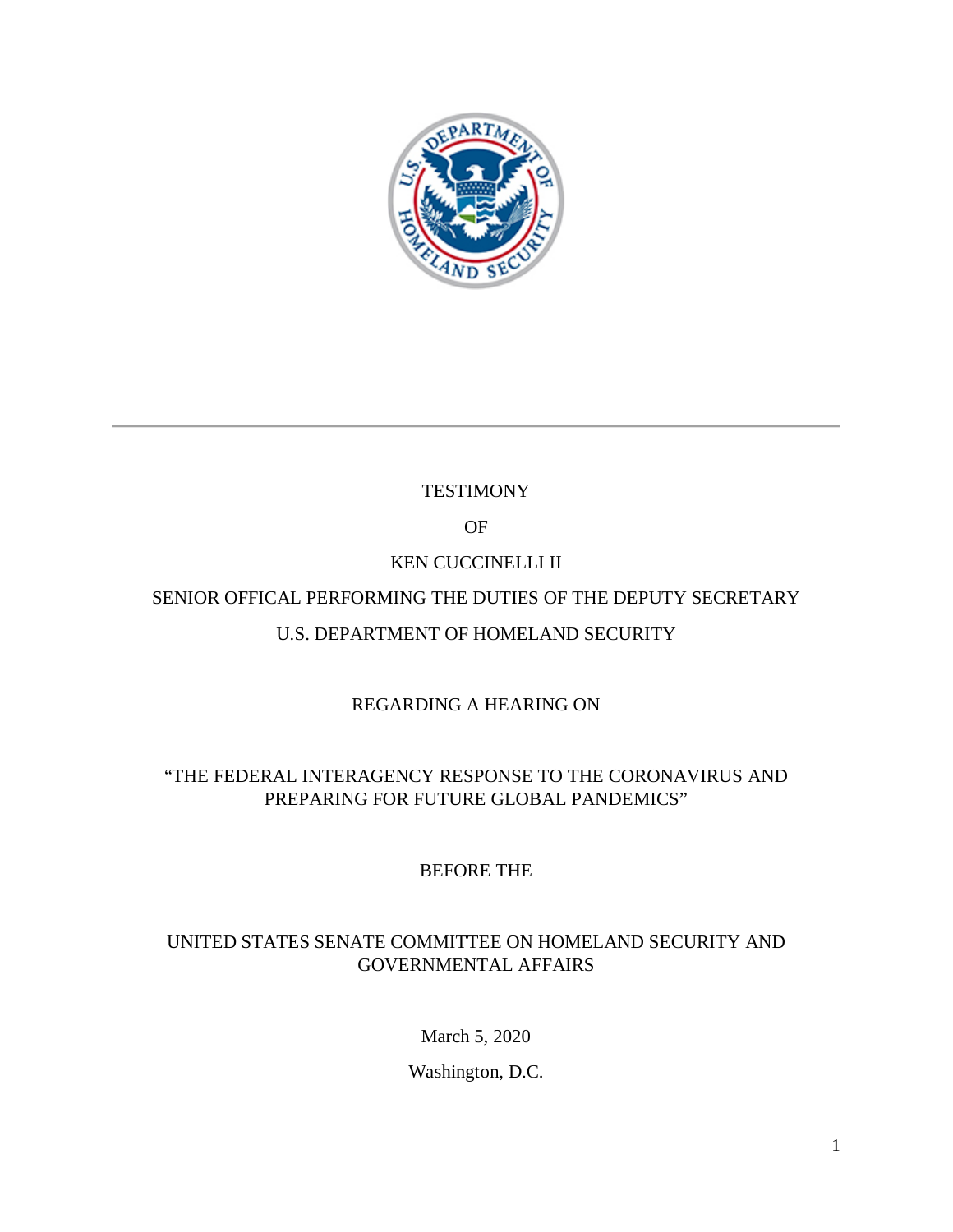### **Introduction**

Chairman Johnson, Ranking Member Peters, and distinguished Members of the Committee. It is my honor to appear before you today with my interagency partners to testify about the work the Department of Homeland Security (DHS) is doing to respond to the current outbreak of Coronavirus Disease 19, known as COVID-19.

Let me first say that I am very proud of the work that the men and women of DHS and our partners at the Department of Health and Human Services (HHS) and across the government are doing to contain the spread of the disease, slow the spread of the disease, and to prepare for a domestic response. The Department's top priority is the safety and security of the American people, and we are committed to an aggressive, proactive, and preemptive whole-of-government response in fulfillment of our mission. As required by Congress, in 2018, President Trump signed the first ever "National Biodefense Strategy" to build upon our ability to rapidly respond to and limit the impacts of bioincidents like the one we are facing now. We are seeing that strategy pay dividends as we implement a whole-of-government response to this disease.

Additionally, the operational coordination and cooperation between HHS and DHS dates back to a 2005 Memorandum of Understanding (MOU) enhancing preparedness against the introduction, transmission, and spread of quarantinable and serious communicable disease into the United States. Our combined experience and long-standing relationship, continues to be beneficial today. Across the air, land, and maritime domains, DHS has taken and continues to take proactive measures to address COVID-19.

### **Protecting Americans through our Efforts at Air Ports of Entry**

DHS is taking action at airports of entry to support HHS in slowing the spread of the novel coronavirus. DHS is working to decrease the workload of public health officials, expedite the processing of U.S. citizens returning from China, and, above all, ensure that resources are focused on the health and safety of the American people.

On January 31, 2020, the Secretary of Health and Human Services declared COVID-19 a public health emergency in the United States, and the President signed a Presidential Proclamation using his authority pursuant to Section 212 (f) of the Immigration and Nationality Act to suspend the entry into the United States of foreign nationals who pose a risk of transmitting the virus. As of 5 p.m. Eastern Standard Time on February 2, 2020, foreign nationals, other than immediate family of U.S. citizens and lawful permanent residents and other individuals falling within narrow exceptions to the Proclamation, who were physically present in the People's Republic of China, excluding Hong Kong and Macau, within the previous 14 days will be denied entry into the United States. On February 29, 2020, President Trump expanded this Proclamation to also include most foreign nationals who have been in Iran within the previous 14 days.

DHS, including U.S. Customs and Border Protection (CBP) and the Transportation Security Administration (TSA), continues to work very closely with our partners at the Centers for Disease Control and Prevention (CDC) to route all admissible persons who have been in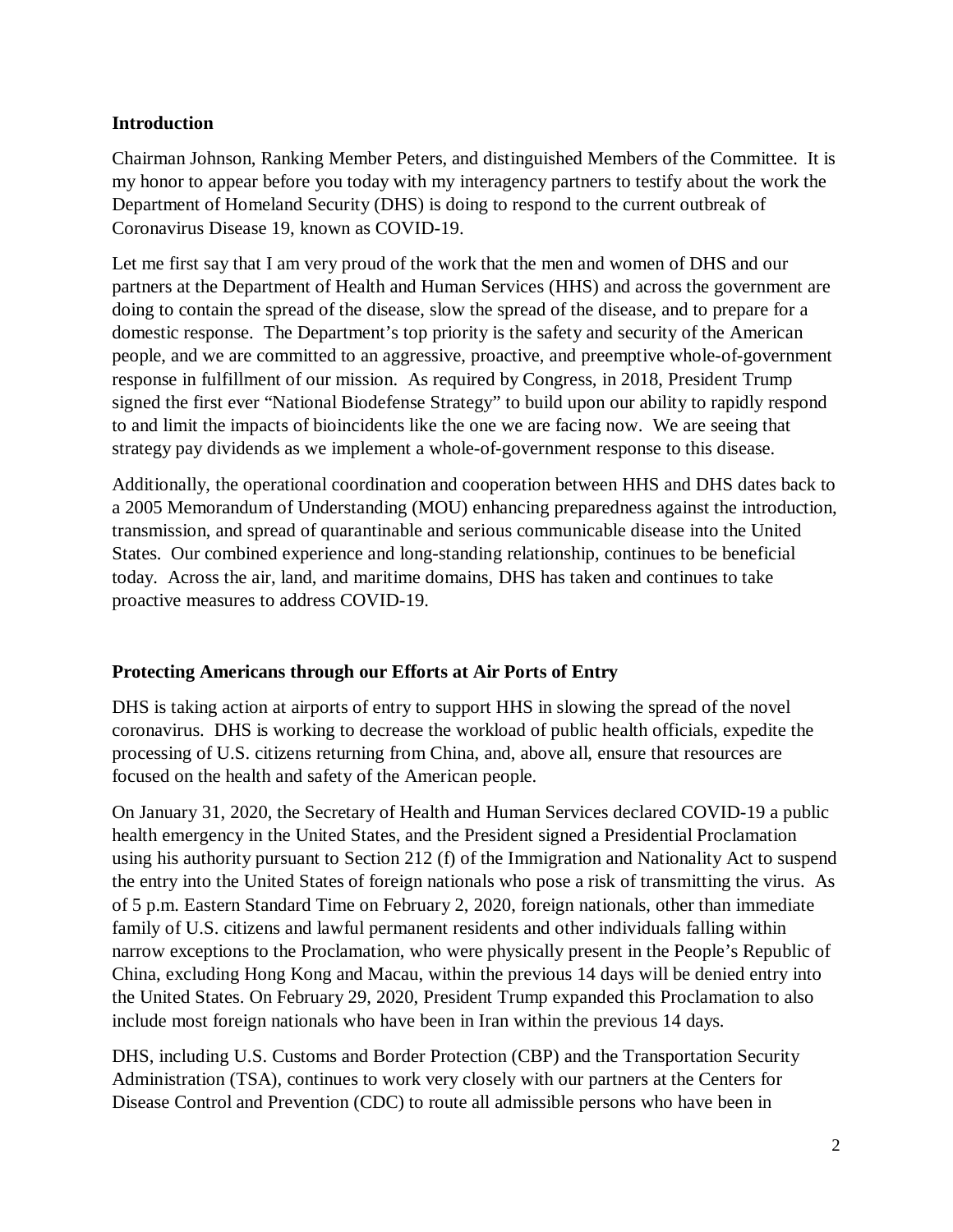mainland China and Iran in the previous 14 days to one of 11 designated ports of entry where the Federal Government has focused public health resources.

Any admissible person who has been in Hubei province, China in the previous 14 days is subject to up-to-14 days of mandatory quarantine where CDC has made arrangement with state and local authorities to ensure they are provided proper medical care and health screening. Any admissible person who has been in the rest of mainland China or Iran within the previous 14 days undergoes proactive entry health screening at one of these airports and, if they are asymptomatic, up-to-14 days of self-monitoring to ensure they have not contracted the virus and do not pose a public health risk.

DHS continues to facilitate enhanced health screening of travelers entering the United States who have recently been in China or Iran. Travelers identified by CBP officers during their primary inspection are referred to a secondary screening area, where contractor personnel (through agreements by the DHS Countering Weapons of Mass Destruction Office (CWMD)) conduct enhanced entry screening. Travelers who have been in Hubei province, China within the previous 14 days or who exhibit symptoms consistent with COVID-19 are sent to CDC for tertiary screening and consideration for quarantine. Between February 2 and March 2, CBP referred 53,012 air travelers for secondary screening by the CWMD contract personnel at the 11 funneling airports. Of these, 74 individuals required referral to the CDC for medical evaluation. At all airports of entry, CBP officers continue to remain alert and notify CDC and other public health officials when encountering passengers exhibiting signs of overt illness, regardless of their travel history.

We realize these actions could prolong travel times for some individuals; however public health and security experts agree these measures are necessary to contain the spread of the virus and protect the American people. To minimize disruptions, CBP and the air carriers are working to identify qualifying passengers before their scheduled flights.

DHS CWMD is currently supporting CDC's enhanced entry screening efforts through agreements with state, local, or private sector Emergency Medical Services, public health, and first responder personnel at all 11 designated airports of entry for passengers who have been in China or Iran within the previous 14 days. CWMD established this capability in response to the Ebola virus threat that was emerging in the Democratic Republic of the Congo last summer. These actions ensured a trained, vetted, and badged workforce was ready to rapidly deploy to support the CDC with airport screening operations. DHS was able to adapt this capability to quickly address the threat of COVID-19 and support CDC's enhanced health screenings in the national interest.

CWMD is also providing direct support to CDC's effort to collect passenger information at all 11 airports, allowing CDC to provide direct information to state and local public health officials to facilitate contact tracing efforts. CWMD's efforts have significantly increased the accuracy of the data collected.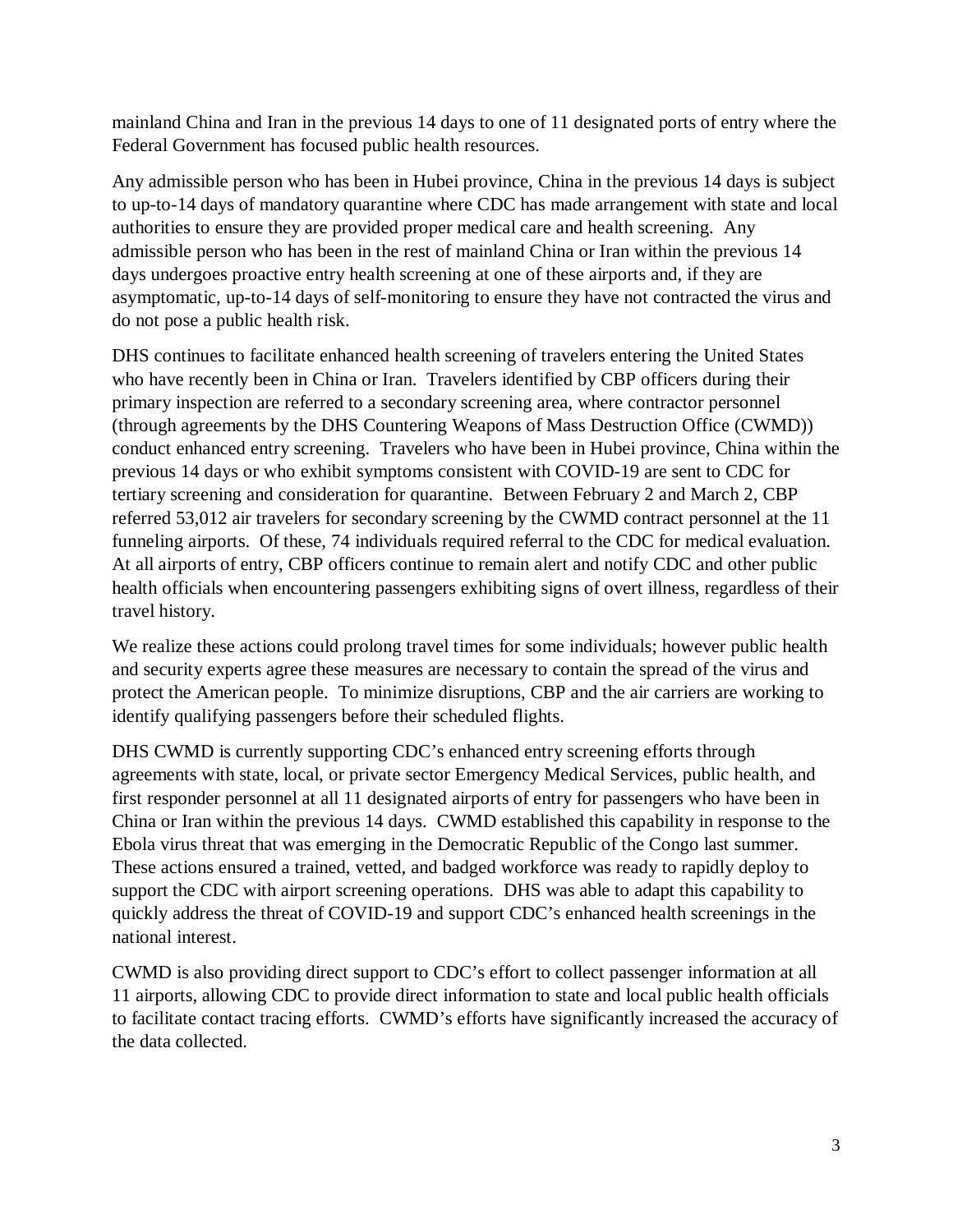#### **Protecting Americans through our Efforts at Land and Sea Ports of Entry**

CBP and the United States Coast Guard (USCG) continue their work to recognize, detect, and assist individuals arriving in the United States through our land ports and waterways who may be carrying the virus. In coordination with the CDC and USCG, CBP has measures already in place at all ports of entry to identify travelers with overt signs of illness who may be potentially infected with a communicable disease and to minimize the risk to the traveling public.

USCG continues to review all "Advance Notice of Arrivals" 96 hours in advance of the scheduled arrival of a ship in port in accordance with its current policies. The Captain of the Port will communicate any concerns stemming from sick or deceased crew or passengers to their Coast Guard chain of command and the cognizant CDC quarantine station, who will coordinate with local health authorities. This process has been working smoothly across the country.

To ensure continued facilitation of international trade, non-passenger commercial vessels that have been to China (excluding Hong Kong and Macau) or Iran or embarked crewmembers who have been in China (excluding Hong Kong and Macau) or Iran within the previous 14 days, with no sick crewmembers, may be permitted to enter the U.S. and conduct normal operations, with restrictions. Crewmembers on these vessels will be required under Captain of the Port authority to remain aboard the vessel except to conduct specific activities directly related to vessel cargo or provisioning operations.

At and between land ports of entry, CBP is identifying persons with recent (within 14 days) travel to China or Iran and making appropriate referrals to CDC or the local health system. Between February 13 and February 24, CBP referred 2,019 travelers from China for potential screening at the three largest U.S. land ports of entry with recent travel history to China - Blaine, WA, San Ysidro, CA and Buffalo, NY.

### **Monitoring the Disease**

DHS and its Components were well-prepared to take proactive and preemptive action to mitigate the threat, minimize risk, and slow the spread of the virus by working closely with CDC and other interagency partners as cases of the virus in China began to increase. The National Biosurveillance Integration Center (NBIC) within DHS CWMD began tracking an outbreak of unidentified viral pneumonia in Wuhan, China on January 2, providing early situational awareness on what we now know is COVID-19. NBIC continues to generate and distribute daily updates to thousands of federal, state, and local partners to apprise them of the situation. NBIC further supports CDC and CBP operations by analyzing passenger travel data relevant to the movement of persons out of the impacted area. These interagency analyses of flight data, in conjunction with operational considerations, helped inform the selection of U.S. airports for enhanced health screening for coronavirus.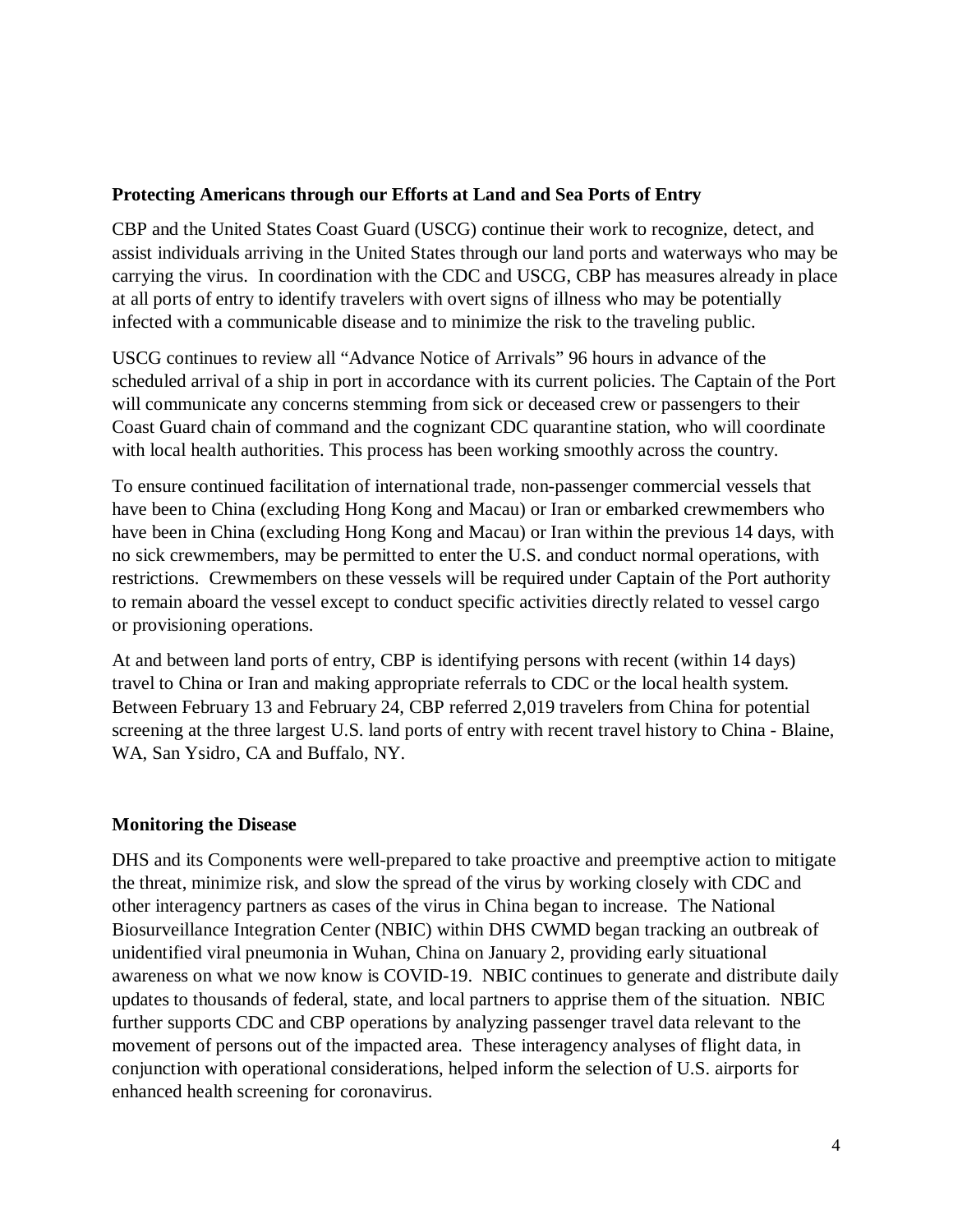COVID-19 is an emerging disease and there is much more to learn about its transmissibility, severity, and other characteristics. The DHS Science and Technology Directorate's National Biodefense Analysis and Countermeasures Center has received a stock of the virus and is collaborating with CWMD on a research effort to address critical information gaps regarding the environmental stability of the virus and its susceptibility to common disinfecting agents. This augments the important work and research that others across the government and within the health community are doing to achieve better understanding of this new and emerging threat.

### **DHS Workforce Protection**

The DHS workforce is our greatest asset, and every precaution is being taken to keep our workforce safe, especially for our USCG, TSA, CBP, and U.S. Immigration and Customs Enforcement officers and agents on the front lines. Ensuring that these individuals, and all DHS personnel remains safe and healthy is critical, and immediately upon the onset of COVID-19 as a global concern, the Department proactively took action.

The DHS Management Directorate has established a workforce protection command center to ensure that protective procedures are in place for the front-line workforces who may regularly encounter potential disease carriers and is working with all DHS components to assess their readiness. Some current precautionary measures for these officers include providing gloves, masks, and hand sanitizer.

Although the most recent CDC guidance does not recommend changes to routine security screening operations or respiratory protection, TSA is authorizing frontline personnel, whose security screening tasks require routine, close contact with the traveling public, to wear surgical masks if they choose to do so. CBP personnel have access to personal protective equipment (PPE) as part of their normal operations at all ports of entry and have been provided guidance in case of exposure to a contagion. CBP issued an updated Job Hazard Analysis on February 5, 2020, to all employees that outlines the current comprehensive PPE guidance, which includes guidance about wearing masks under the appropriate circumstances.

DHS continues to share information with the workforce on an ongoing basis. Our workforce protection command center is in close coordination with federal health partners and Component health and safety officials. Furthermore, the Chief Medical Officer (CMO) in DHS CWMD continues to advise DHS leadership on the ongoing health threat and its impact on workforce health.

### **Supporting the Interagency**

As the lead federal agency for coronavirus response, HHS leads outreach to state, local, tribal and territorial public health and safety officials on the outbreak status and the U.S. public health response. In support of HHS, DHS provides information to ports of entry on the risks of COVID-19, advising that front-line personnel be alert for individuals who may have come from